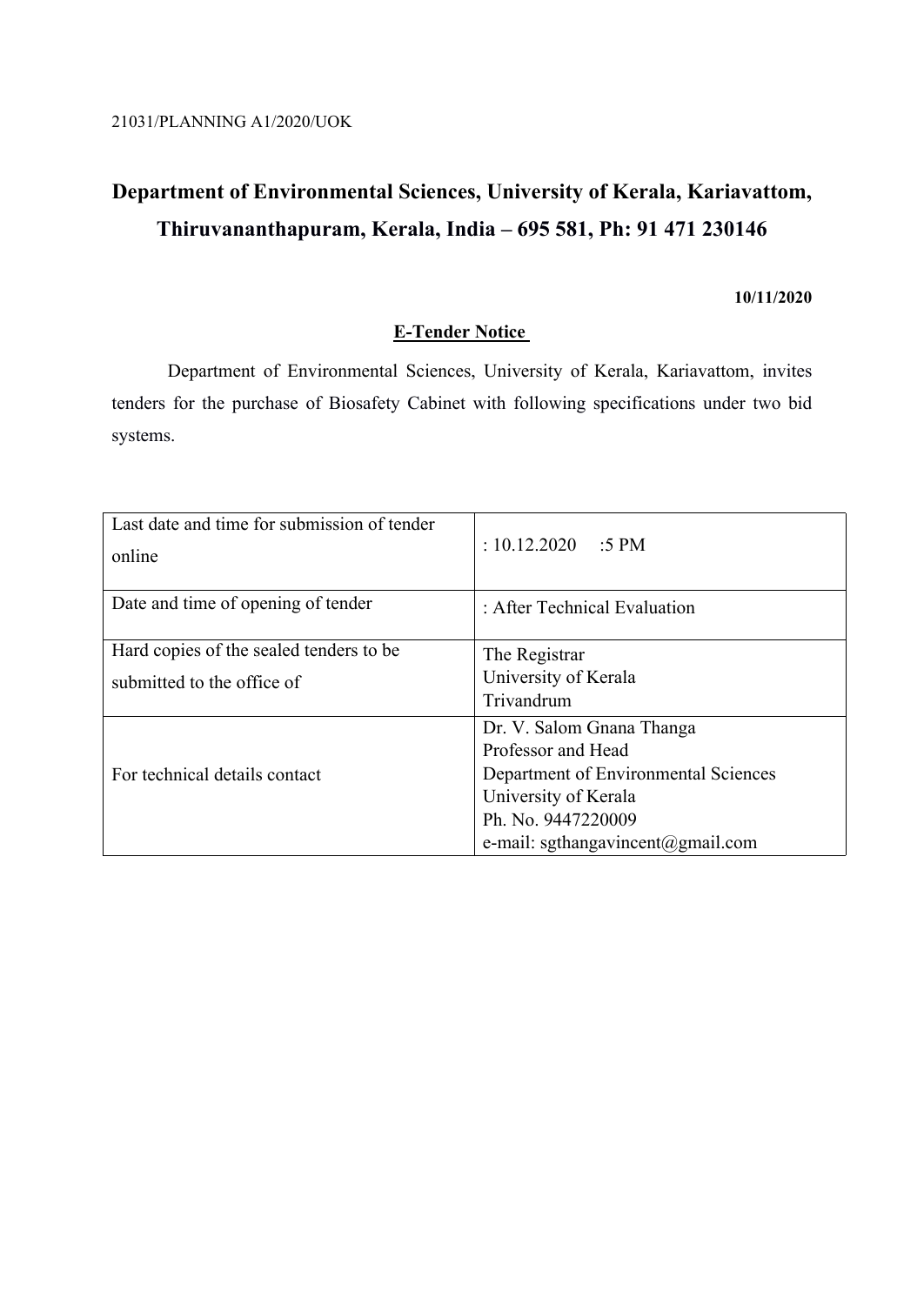## **Technical Specifications for Biosafety Cabinet**

- 1 The Bio safety cabinet should be Type A2 in which 70% Air should be re- circulated and 30% of the air should be exhausted
- 2. The Bio Safety Cabinet must include two DC motors. High power consuming AC motors should not be used
- 3. The motor must automatically adjust the airflow speed without the use of a damper to ensure continuous safe working conditions, even without maintenance adjustments.
- 4. In order to preserve safety to the user and the environment, the exhaust blower on the cabinet must continue operating when the supply blower stops working. If the exhaust blower should fail, the supply filter will also be turned off.
- 5. In order to ensure consistent and reliable down flow velocity across the supply HEPA filter over the life of the cabinet, the cabinet must use a pressure sensor (rather than anemometer) to detect pressure drop across the supply filter, rather than in just one point across the down flow. The pressure sensor must be encased in order to protect the sensor from temperature, humidity and other environmental phenomena that can impact the sensor's performance.
- 6. The microprocessor must display the inflow and down flow air velocities in real-time on an LED display to ensure the user knows whether or not the cabinet is working under safe operating conditions.
- 7. The front window must be a 10" sash opening and be made of laminated safety glass to ensure containment of potentially hazardous samples in the case of accidental glass breakage.
- 8. All interior and exterior parts must be painted or smooth to ensure no risk of cuts to users or maintenance personnel.
- 9. The front of the cabinet must be angled 10º to help minimize glare on the window to the user, and to ensure that the user's posture is comfortable during a working session. Inadequate user ergonomics in a safety cabinet may lead to excessive fatigue, unsafe working habits and harmful consequences to user safety or product contamination.
- 10. The cabinet noise level must be less than 63 dB(A) for a 4 foot cabinet as measured in a sound proof room 12 inches in front of the cabinet and 15 inches above the work surface. Lower noise levels promote more comfortable and safer working habits of the user.
- 11. The Biosafety Cabinet should have microprocessor controller and same must be located on a slanted front panel so it is easy to see and reach from a seated working position in front of the cabinet.
- 12. The interior of the front window must be accessible for cleaning without requiring the user remove or support the window.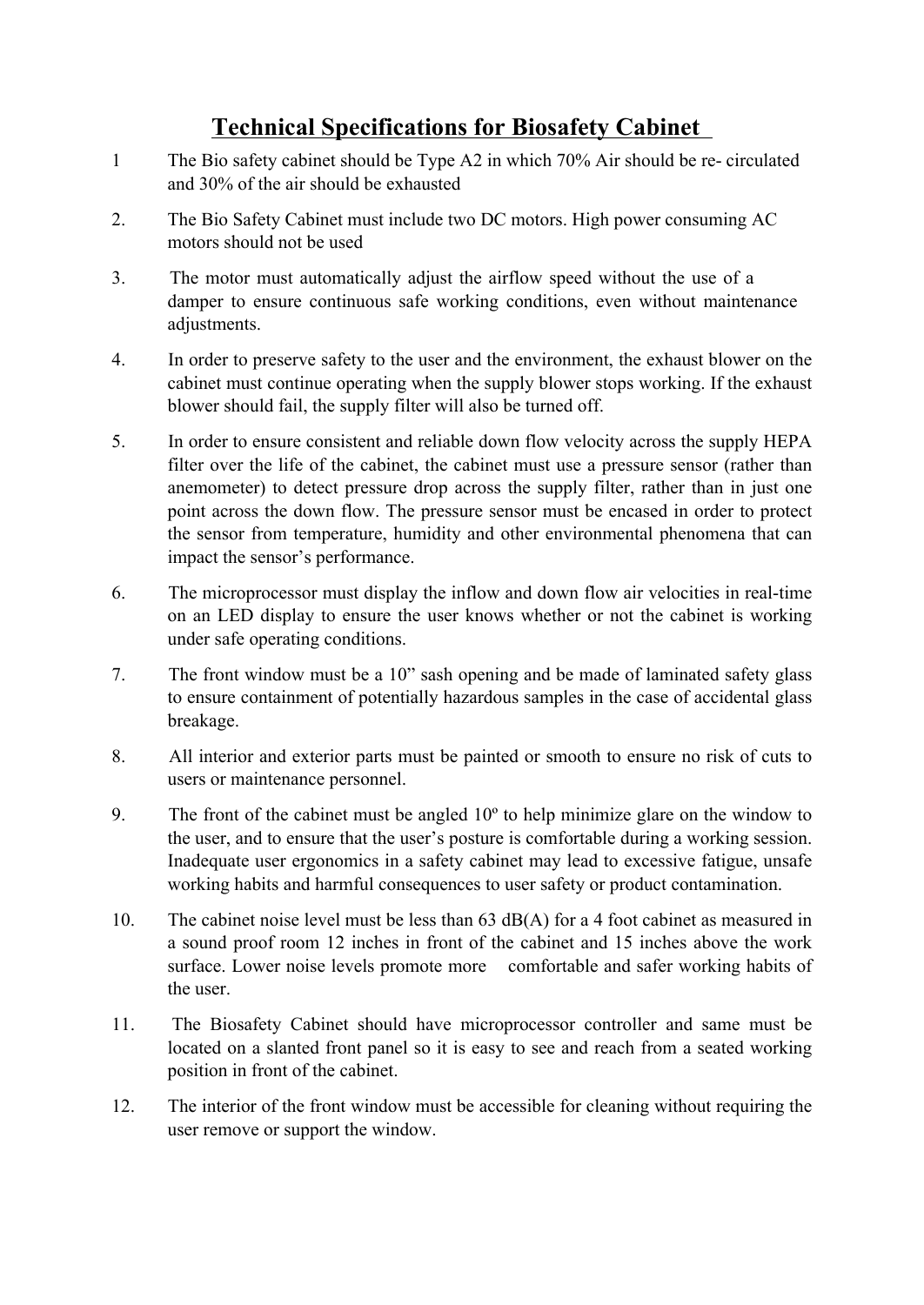- 14. The biological safety cabinet must be capable of achieving current state-of-the-art in energy efficiency. A biological safety cabinet with lights on and fan at operating speed should consume less than 200 watts for a nominal four foot width and have a reduced energy mode for non-operational maintenance on containment in the work area.
- 15. The cabinet must automatically reduce fan/blower motor speed to 30% when the front window sash is in closed position to ensure reduced energy consumption when the cabinet is not in use.
- 16. In order to provide maximum effectiveness, efficiency and safety to laboratory Personnel, UV light must be programmable to allow for specific exposure times from 0 to 24 hours. The automatic shut off feature on the UV light saves money on replacement of the bulbs.
- 17. The Cabinet should have provision to fit taps for Vacuum, Water and Non Combustible Gas. Taps should be quoted as optional items
- 18. The Bio safety Cabinet should be NSF certified with listing on NSF website.
- 19. The Bio safety cabinet should incorporate HEPA filter of the class H 14 EN 1822 or better and having minimum efficiency of 99.995% at 0.3 µm particle size.
- 20. Approximate Dimension : Exterior 1500 H x 1300 W x 800 D; Interior 800 H x 1200 W x 500 D
- 21. Ventilation System Exhaust and Inflow air volume approx 300-350 CFM
- 22. Heat Emissions at 25ºC should be approx 0.2 KW or lesser.
- 23. The Bidders should provide details of Standard Warranty available
- 24. The cabinet Should be provided with Microprocessor controller and large LED display for inflow and Down flow air velocity and hours of operation, Audible and visual Alarms for HEPA filter failure, blower failure, airflow speed failure, Incorrect window position.
- 25. The BSC must incorporate an LED Indicator to indicate filter loading and should provide visual and audible alarm to indicate excessive HEPA filters loading which can result in unsafe airflows deviation from the NSF recommended inflow and down flows air velocity values measured in meters per second or foot per minute.
- 26. The cabinet should be provided with fixed / adjustable Height Stand, UV Light and one set of detachable arms rest and one / two electrical outlet.
- 27. The Drain Pan of the BSC should be made of Stainless Steel. The drain pan should not be painted or power coated.
- 28. The Bio safety cabinet should have dual side wall with negatively pressurized interstitial space. Bio Safety Cabinet with single glass side walls should not be quoted.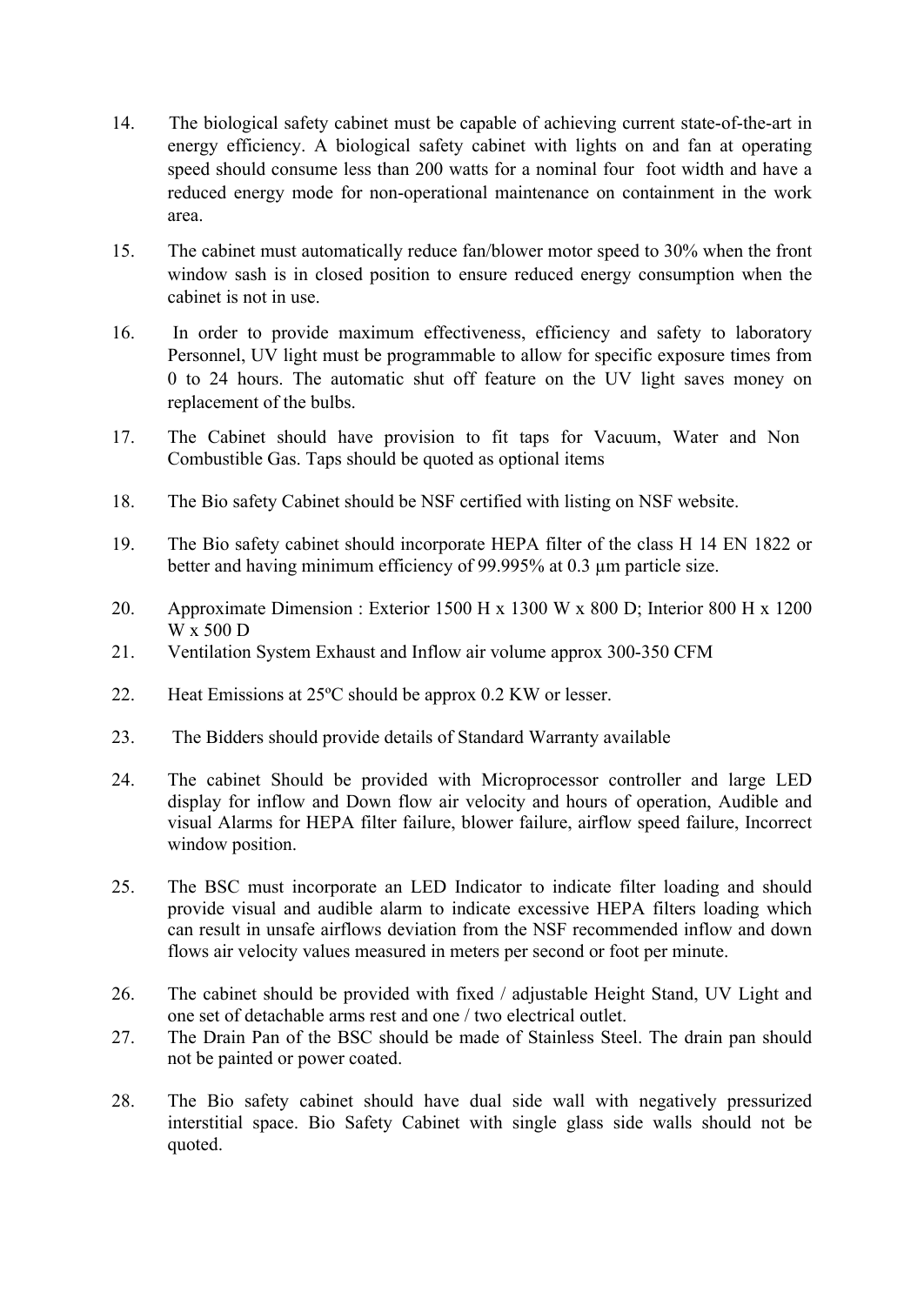#### **General Conditions:**

- 1. Every tenderer should submit Tender fee of **Rs. 2,500/-**
- 2. Every tenderer should submit an Earnest Money Deposit (EMD) of **Rs. 5,000/-**
- 3. The tender shall be submitted in the two bid viz. Technical Bid and Financial Bid. Only those qualified in technical bid will be eligible for participating in financial bid. A presentation regarding the technical specification and item to be supplied shall be done before the technical evaluation committee if requested.
- 4. The bidder should be a manufacturer or their dealer specifically authorized by the manufacturer to quote on their behalf for this tender as per Manufacturer Authorization From and Indian agents of foreign principals, if any, who must have designed, manufactured, tested and supplied the equipment(s) similar to the type specified in the "Technical Specification". Such equipment must be of the most recent series/models incorporating the latest improvements in design. The models should be in successful operation for at least one year as on date of Bid Opening.
- 5. **Compliance Statement**: Along with the technical details provide a tabular column indicating whether the equipment quoted by you meets the specifications by indicating 'YES' or 'NO'. If 'YES', support the claim by providing original brochures. **Venders should provide clear brochures/data sheets about the equipment and its working. Also include adequate proof for the claim regarding the performance.**

Complaints with the items supplied should be rectified /replaced to the satisfaction of the University by the suppliers at their own cost.

- 6. **Reference:** Names of Institutes with contact person and telephone/ email where similar equipment supplied by you in India [Preferably South India] shall be mentioned in the bid.
- 7. Incomplete & conditional tenders and tenders received after the due date will be summarily rejected without assigning any reasons thereof.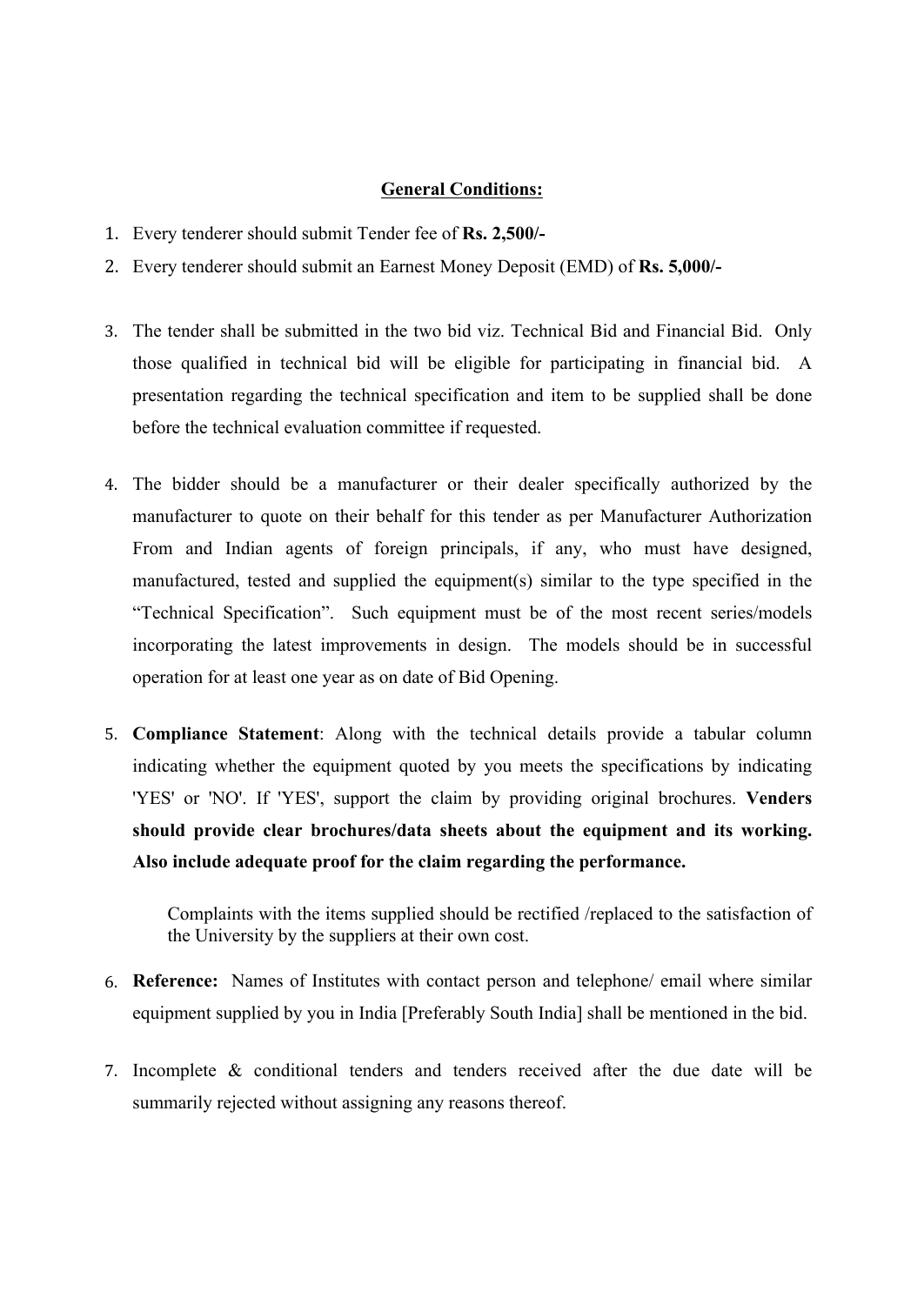- 8. The price should be inclusive of all taxes, duties, transportation, insurance, installation etc. Nothing extra will be paid in addition to the quoted rate. Any amount in Indian rupees for installation, commission, labour, spares, service etc shall be entered in item 2 of BoQ. The University Issue Essentiality Certificate, so tax should be quoted accordingly.
- 9. Payment Terms: TT after order acknowledgement. (Payment will be made only after the supply of the items at our own site).
- 10. Validity of tender: Tender submitted shall remain valid at least for 120 days from the date of opening the tender. Validity beyond 120 days, from the date of opening of the tender shall be by mutual consent.
- 11. Delivery and installation: Proposed delivery schedule should be mentioned clearly. Delivery and installation and training (one week) should be made at the Department of Environmental Sciences, University of Kerala, Kariavattom campus, Trivandrum without extra cost (inclusive of documentation, demurrage, customs duty, clearance and transportation charges). University of Kerala will provide customs duty exemption certificates if required.
- 12. Service facility: Supplier should mention their details of service setup and manpower in Thiruvananthapuram who are responsible for after sales support.
- 13. The model number, make, and a printed literature of the product shall submit positively.
- 14. In case of any dispute, the decision of the University authority shall be final and binding on the bidders.
- 15. The undersigned reserves the right to reject any or all of the tenders received without assigning any reason thereof.
- 16. The quoted item should be under **comprehensive warranty for three years** or more.
- 17. If any component is found to be defective during the warranty period, the vendor has to replace the defective item immediately at their own cost.